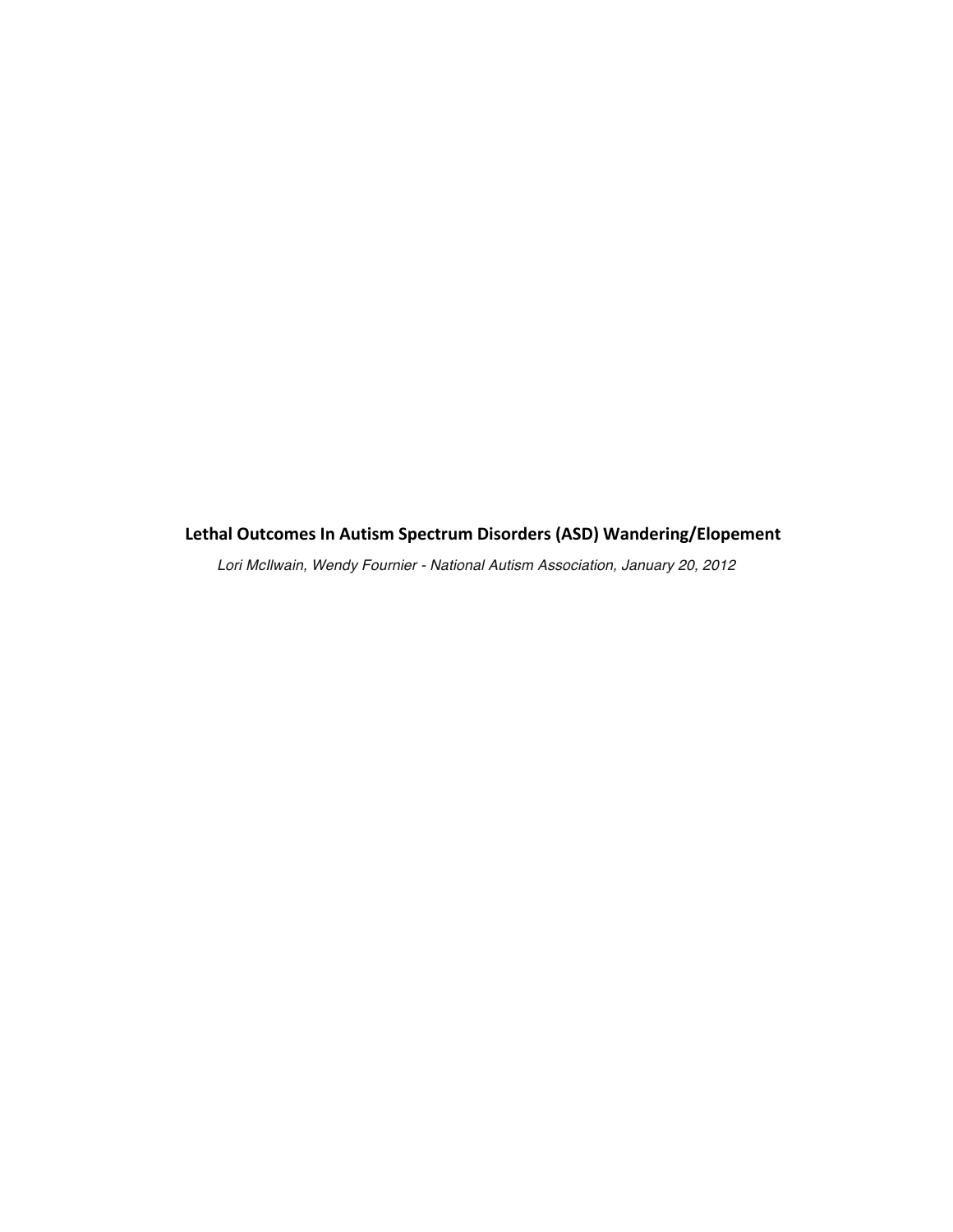# **TABLE OF CONTENTS**

|                        |  | 3 |  |  |  |
|------------------------|--|---|--|--|--|
| <b>Introduction</b>    |  | 3 |  |  |  |
| <b>2011 Fatalities</b> |  | 4 |  |  |  |
| <b>2010 Fatalities</b> |  | 5 |  |  |  |
| <b>2009 Fatalities</b> |  | 5 |  |  |  |
| 5                      |  |   |  |  |  |
|                        |  | 6 |  |  |  |
|                        |  | 6 |  |  |  |
| 6                      |  |   |  |  |  |
| 7                      |  |   |  |  |  |
| 7                      |  |   |  |  |  |
| 7                      |  |   |  |  |  |
| 7                      |  |   |  |  |  |
| 8                      |  |   |  |  |  |
|                        |  |   |  |  |  |
| 10                     |  |   |  |  |  |
| 10                     |  |   |  |  |  |
| 12                     |  |   |  |  |  |
| 12                     |  |   |  |  |  |
| 12                     |  |   |  |  |  |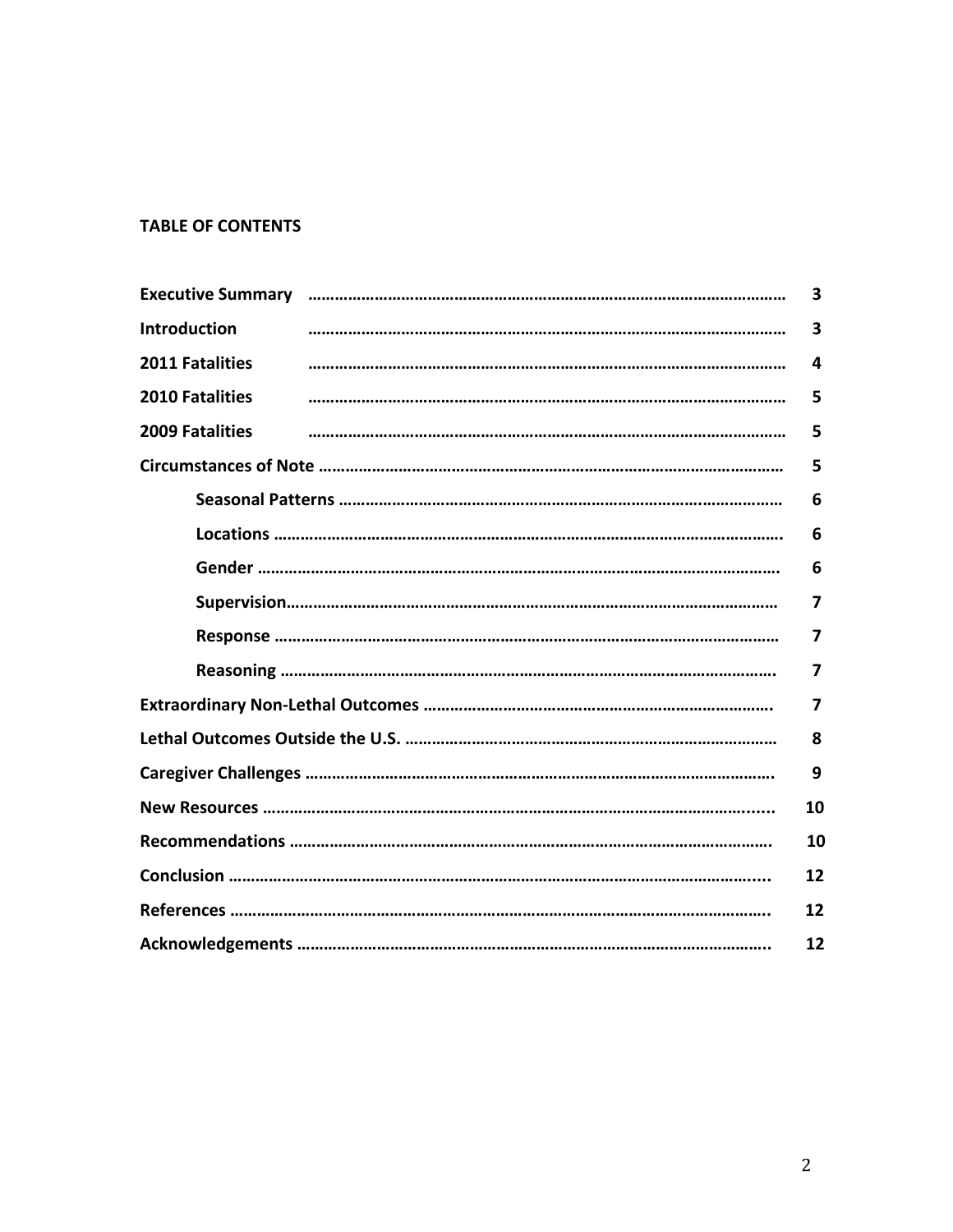#### **Executive Summary**

Similar to wandering behaviors in the Alzheimer's community, wandering and elopement in the Autism Spectrum Disorder (ASD) population has raised serious concerns in recent years. According to preliminary data released in April 2011 by the Interactive Autism Network (IAN) through the Kennedy Krieger Institute (KKI), roughly half, or 48%, of children with an ASD attempt to elope from a safe environment, a rate nearly four times higher than their unaffected siblings.

Although current data and analyses focus on non-lethal outcomes in ASD wandering/elopement, further investigation of lethal outcomes is warranted. Since 2009, a reported 22 fatalities – 15 male and 7 female – occurred in the U.S. involving children with an ASD who wandered or eloped from a safe environment. Though new resources emerged in 2011, many federal and health organization channels remain absent or unutilized.

This paper is intended to evaluate a three-year total of reported lethal outcomes following wandering/elopement in children and adults with an ASD, and provide observations and recommendations for enhancements in outreach, understanding, prevention and response.

#### **Introduction**

Centers for Disease Control and Prevention (CDC) estimates that an average of 1 in 110 individuals in the U.S. have an ASD that can cause significant social, communication and behavioral challenges.<sup>1</sup> These challenges often present unique safety risks, including those associated with a person's tendency to wander or elope from a safe environment. According to preliminary data released in April 2011 by the Interactive Autism Network (IAN) through the Kennedy Krieger Institute (KKI)<sup>2</sup>:

- Roughly half, or 48%, of children with an ASD attempt to elope from a safe environment, a rate nearly four times higher than their unaffected siblings
- More than one third of ASD children who wander/elope are never or rarely able to communicate their name, address, or phone number

3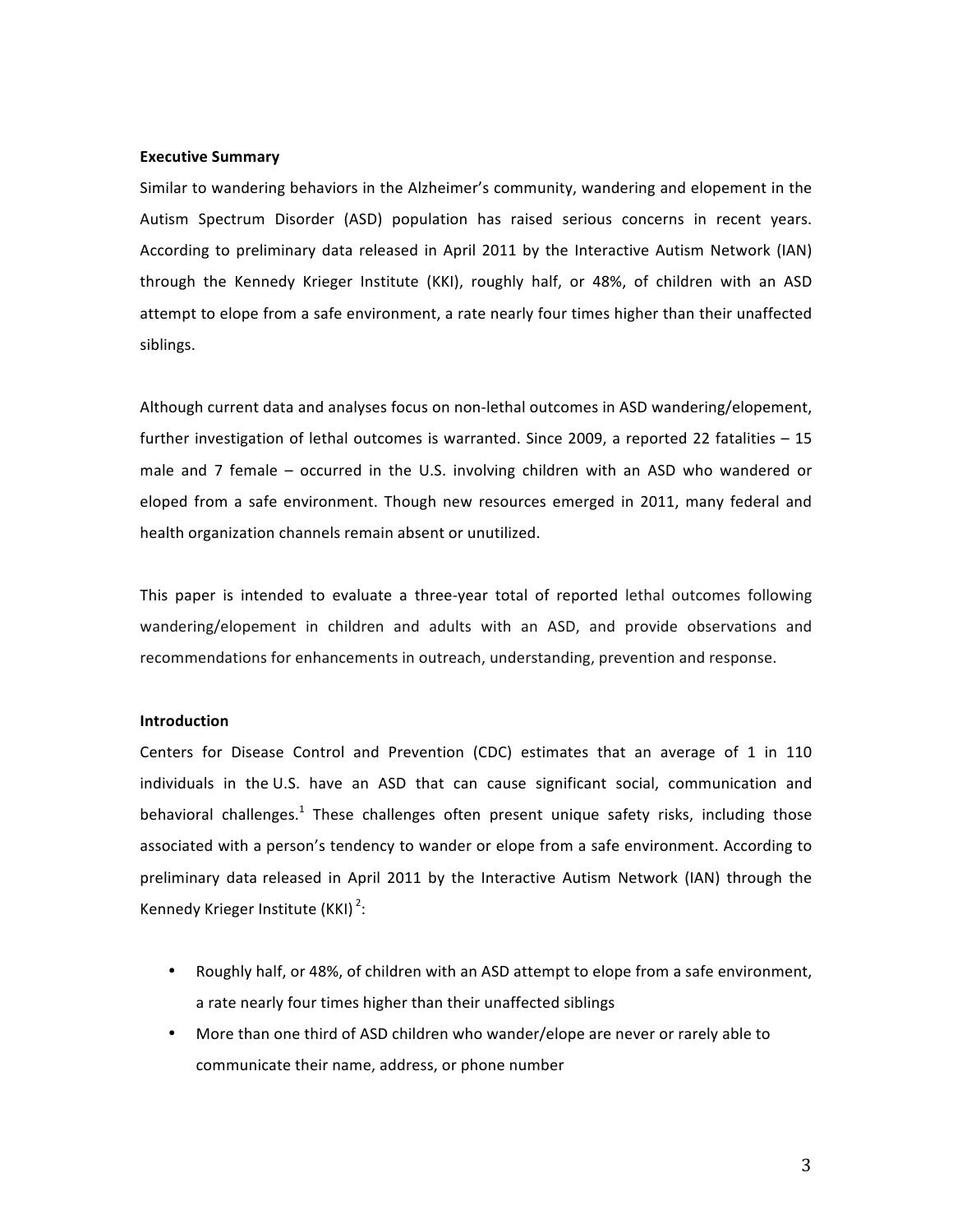- Two in three parents of elopers reported their missing children had a "close call" with a traffic injury
- 32% of parents reported a "close call" with a possible drowning
- Children with ASD are eight times more likely to elope between the ages of 7 and 10 than their typically-developing siblings

Historically, medical literature has maintained that ASD does not affect life expectancy; however, in 2008, Danish researchers found that the mortality rate among the ASD population is twice as high as the general population.<sup>3</sup> In 2001, a California research team attributed elevated ASD death rates in large part to drowning.<sup>4</sup> In 2009, 2010, and 2011, accidental drowning accounted for 20 out of 22 (91%) total U.S. deaths reported in children with an ASD ages 14 and younger subsequent to wandering/elopement. This combined three-year total is based on media reporting<sup>5</sup> and may not be an accurate representation of lethal outcomes due to inaccurate or misleading reporting, lack of reporting mechanisms, lack of formal data collection, and absence of formal diagnosis in affected individuals. Given the detailed nature of the reports, it is unlikely that there are any "false reports" included. However, canvassing all potential cases of mortality via media reporting is unlikely to be comprehensive and thus, if anything, under represent the true incidence of mortality related to elopement.

# **2011 Fatalities**

In 2011, nine children with an ASD died between the months of February and September. Based on media reporting, each death was ruled as an accidental drowning following wandering/ elopement.

| <b>GENDER</b> | <b>AGE</b> | <b>CAUSE OF</b><br><b>DEATH</b> | <b>CITY</b>        | <b>STATE</b> | 2011 MONTH   |
|---------------|------------|---------------------------------|--------------------|--------------|--------------|
| Female        | 7          | drowning                        | Lawton             | OK           | February     |
| Male          | 4          | drowning                        | Ida Township       | MI           | <b>March</b> |
| Male          | 3          | drowning                        | Fort Lupton        | CO           | April        |
| Male          | 4          | drowning                        | Cushing            | OK           | April        |
| Female        | 10         | drowning                        | Arvada             | CO           | May          |
| Male          | 7          | drowning                        | Aurora             | IN           | June         |
| Female        | 4          | drowning                        | <b>Bakersfield</b> | CA           | July         |
| Female        | 5          | drowning                        | Hampton            | VA           | September    |
| Female        | 10         | drowning                        | Murfreesboro       | ΤN           | September    |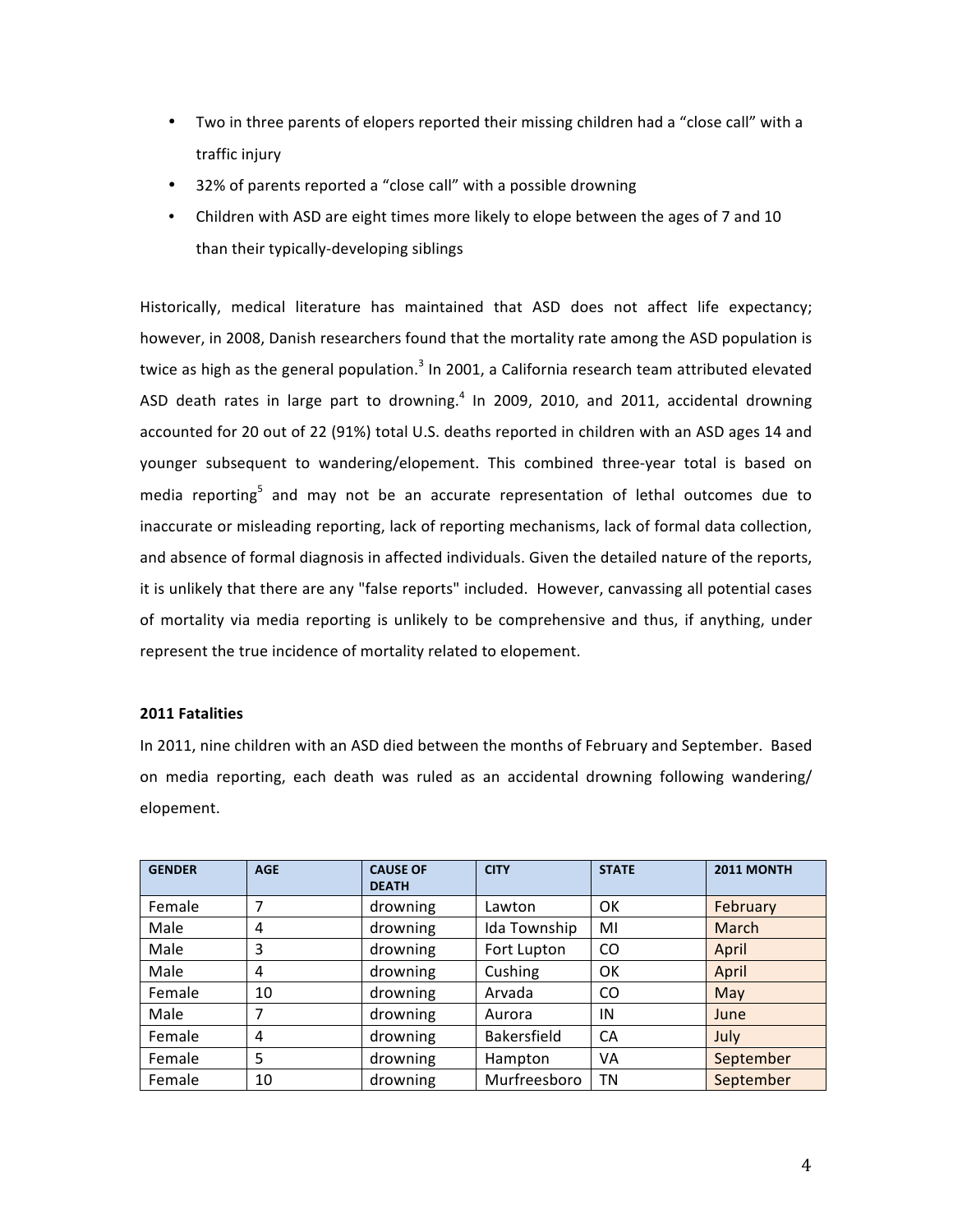## **2010!Fatalities**

In 2010, nine children with an ASD died between the months of April and October. Based on media reporting, each death was ruled as an accidental drowning following wandering/ elopement.

| <b>GENDER</b> | <b>AGE</b> | <b>CAUSE OF</b><br><b>DEATH</b> | <b>CITY</b>     | <b>STATE</b> | <b>2010 MONTH</b> |
|---------------|------------|---------------------------------|-----------------|--------------|-------------------|
| Male          | 3          | drowning                        | Osage           | AR           | April             |
| Male          | 6          | drowning                        | Douglasville    | GA           | April             |
| Female        | ⇁          | drowning                        | La Crosse       | WI           | June              |
| Male          | 8          | drowning                        | <b>Bernards</b> | <b>NJ</b>    | June              |
| Male          | 5          | drowning                        | Colwich         | KS           | July              |
| Male          | 7          | drowning                        | Austintown      | <b>OH</b>    | August            |
| Male          | 5          | drowning                        | Tucson          | AZ           | August            |
| Female        | 3          | drowning                        | <b>Barling</b>  | AK           | September         |
| Male          | 8          | drowning                        | Salmon          | Idaho        | October           |

## **2009!Fatalities**

In 2009, four children with an ASD died between the months of July and November. Based on media reporting, two deaths were ruled as accidental drowning following wandering/ elopement, and two were the result of injuries sustained after being struck by a vehicle following wandering/elopement.

| <b>GENDER</b> | <b>AGE</b> | <b>CAUSE OF DEATH</b> | <b>CITY</b> | <b>STATE</b> | <b>2009 MONTH</b> |
|---------------|------------|-----------------------|-------------|--------------|-------------------|
| Male          |            | struck by vehicle     | Tulsa       | OK           | July              |
| Male          | 14         | drowning              | Lindenhurst | ΝY           | August            |
| Male          |            | struck by vehicle     | Seattle     | <b>WA</b>    | October           |
| Male          | 10         | drowning              | Ocala       | FL           | November          |

# **Circumstances!of!Note**

From 2009 to 2011, the majority of elopement-related fatalities were caused by accidental drowning. Based on media reporting:

• Five of the 22 (23%) ASD deaths occurred during a family outing. Of those, three occurred during a camping trip.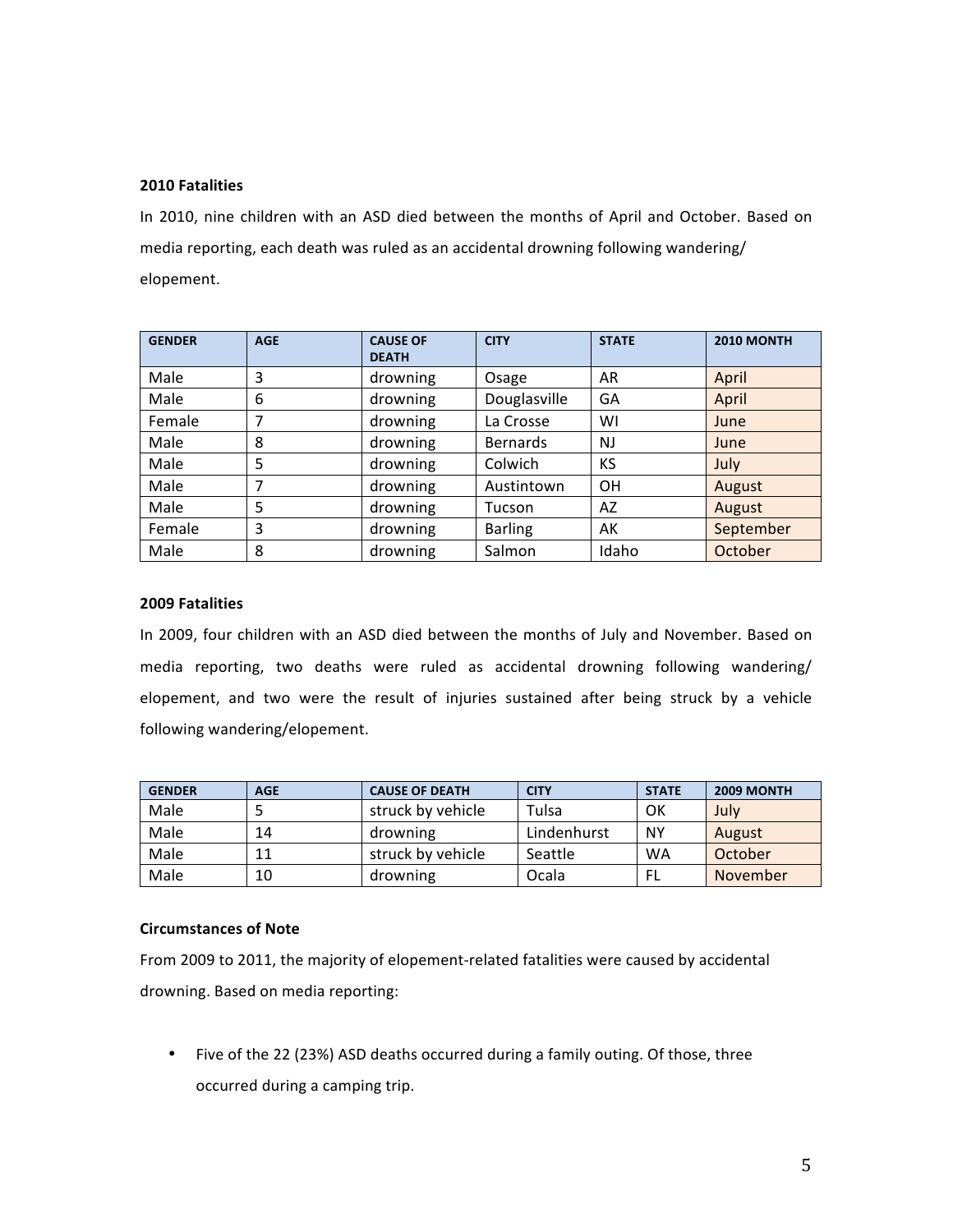- At least 15 of the 22 (68%) children died in a nearby pond, lake, creek or river.
- Of note, one death occurred in a school setting (indoor pool) during a transition; one in a neighbor's swimming pool; one in a drainage ditch at a construction site.
- Two deaths occurred after the child exited the home through a window.
- One child was wearing a tracking device that failed to emit a signal under water.

#### **Seasonal Patterns**

IAN findings show no significant relevance between seasonal patterns and ASD wandering/ elopement, though media reports show more 2009-2011 ASD fatalities occurred in warmer months. National Autism Association's (NAA) surveillance of ASD missing-person reports over the last three years observed:

- Wandering/elopement cases (lethal and non-lethal) in young children routinely spiked in early spring and rapidly declined in early fall
- During winter months, fewer missing-person reports involved young children with ASD, though there was a slight increase in school-related wandering
- Little to no seasonal changes in the frequency of ASD missing adults and teenagers

## **Locations**

Based on NAA's 2009-2011 data, more ASD wandering/elopement deaths happened in locations with heavier seasonal transitions as opposed to climates that are consistently warm year-round.

One reason for this could be that home security patterns change with seasonal patterns, especially during transitions from winter to spring and into summer months. Open doors, screen doors, open windows, cooling units, outdoor activities, and general changes in the home layout or routine, may be one explanation for wandering/elopement fatalities increasing during these times in areas with heavier seasonal transitions.

## **Gender**

Lethal outcomes between 2009 and 2011 were observed to have a 2:1 male-to-female ratio disproportionate to the standard 4:1 ratio seen in ASD. While the numbers are small, this would indicate that lethal outcomes in ASD wandering/elopement in girls are twice as high than in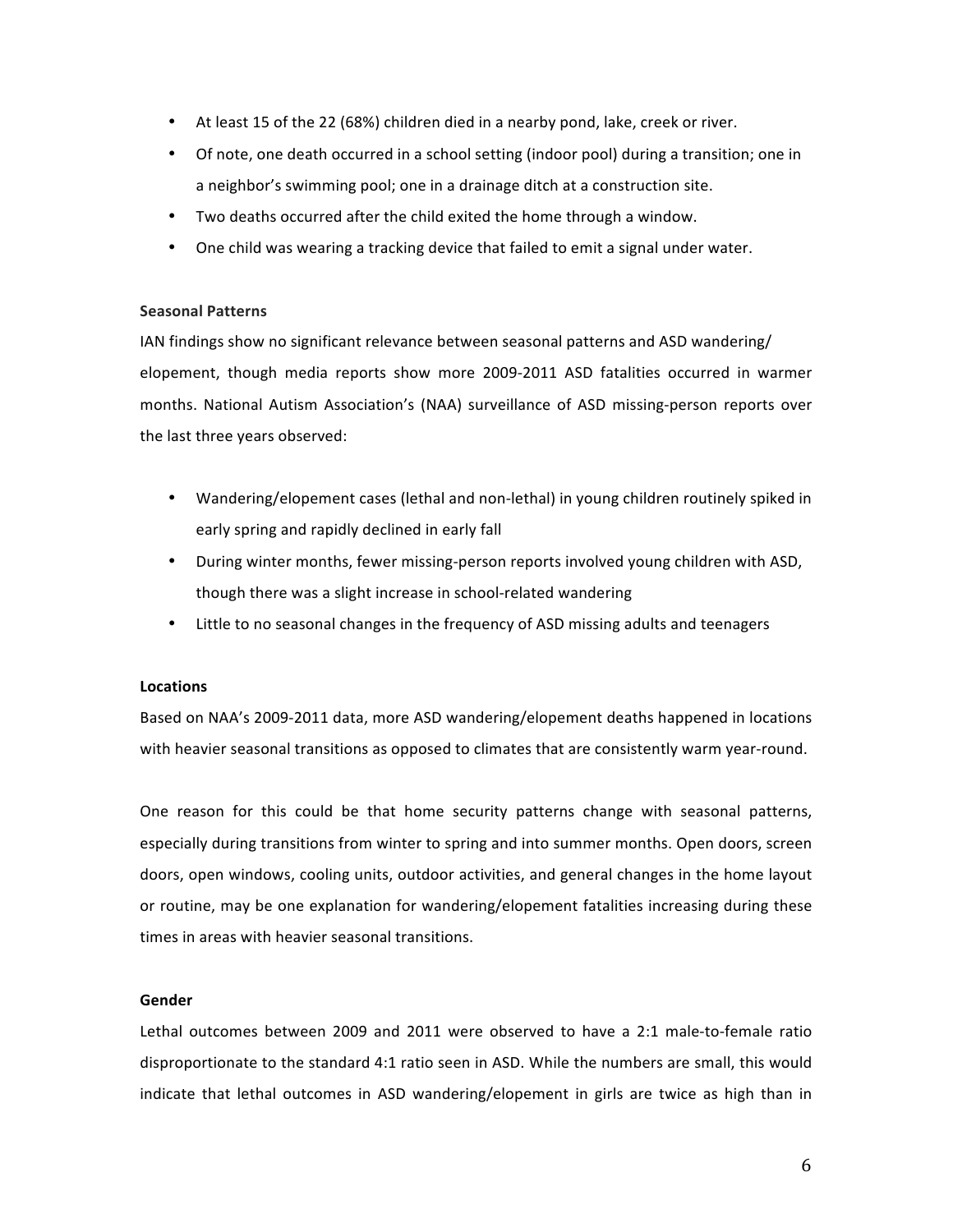boys. It should be noted that both the California and Demark studies also found higher overall mortality risk in females with ASD.

#### **Supervision**

IAN's findings show that the rate of wandering/elopement is nearly four times higher in ASD children than their unaffected siblings, indicating the problem is not one of bad parenting. Based on NAA's 2009-2011 surveillance of fatalities, five of 22 children (23%) were in the care of someone other than a parent.

### **Response**

A significant number of 2009-2011 non-lethal outcomes observed by NAA involved the assistance of public citizens, though no AMBER Alerts were issued for missing minors with ASD. Current federal AMBER Alert guidelines reserve this emergency response system for abducted minors.<sup>15</sup> According to available information from 2009-2011 media reports, search times for those found deceased ranged from 15 minutes to 20 hours.

#### **Reasoning**

Children and Adults with ASD may elope from a safe environment to get to something of interest (water, train tracks, items of obsession), to get away from something (loud noises, commotion, uncomfortable stimuli, meltdown or fight/flight trigger) or because they are disoriented or confused. Based on 2009-2011 lethal outcomes, the majority of children sought out water. Although no clinical reasoning exists to explain water attraction in ASD, many theorize that sensory input may play a role. According to IAN findings, the top five reasons parents believed their children eloped include:

- Enjoys exploring (54%)
- Heads for a favorite place (36%)
- Escapes demands/anxieties (33%)
- Pursues special topic (31%)
- Escapes sensory discomfort (27%)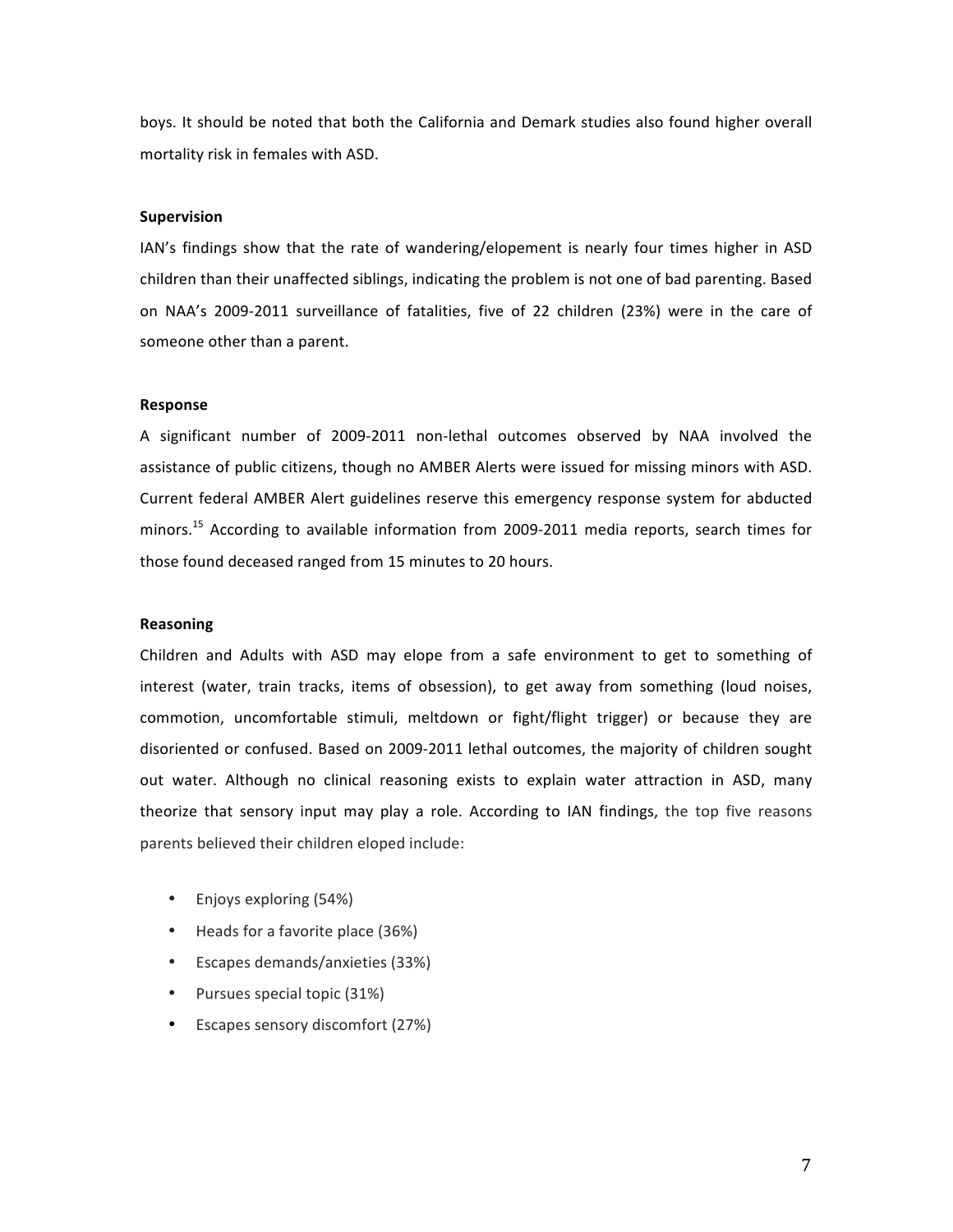## **Extraordinary Non-lethal Outcomes**

In 2010 and 2011, four children and one adult with an ASD faced extraordinary risk following wandering/elopement.'

- In October 2011, a male with an ASD, age eight, was found alive by a member of the public nearly six days after he wandered away from his family while walking in a wooded park. Reports note the boy was found in a fetal position in a creek bed, and suffered minor injures that included a hole in his esophagus. The National Center for Missing & Exploited Children said the six-day search ranks among the most intense on record.<sup>6</sup>
- In September 2011, a male with an ASD, age eight, squeezed through the metal bars of his school playground and ran into a nearby forest. He was found over 24 hours later – dehydration was noted. The child's favorite music was played to draw him to safety.<sup>7</sup>
- In May 2011, a male with an ASD, age six, was rescued from a neighbor's pool by a member of the public. The boy reportedly exited his mother's home through a window. Three weeks before the incident, a vehicle reportedly struck the child after he ran from his aunt's home into traffic.<sup>8</sup>
- In September 2010, a male with an ASD, age 31, wandered from his adult daycare program into traffic and was subsequently struck by a vehicle. His mother reports her son wandered through two unlocked doors to exit the building. The man suffered a traumatic brain injury, was hospitalized for 29 days, and has since undergone multiple surgeries.<sup>9</sup>
- In April 2010, a female with an ASD, age 11, was found a half mile from her Florida home by a member of the public after spending four days in dense, swampy woods. Dehydration and bug bites were noted.<sup>10</sup>

## Lethal Outcomes Outside the U.S.

Although no data are available to show ASD wandering/elopement rates outside of the U.S., several notable cases occurred between 2009 and 2011.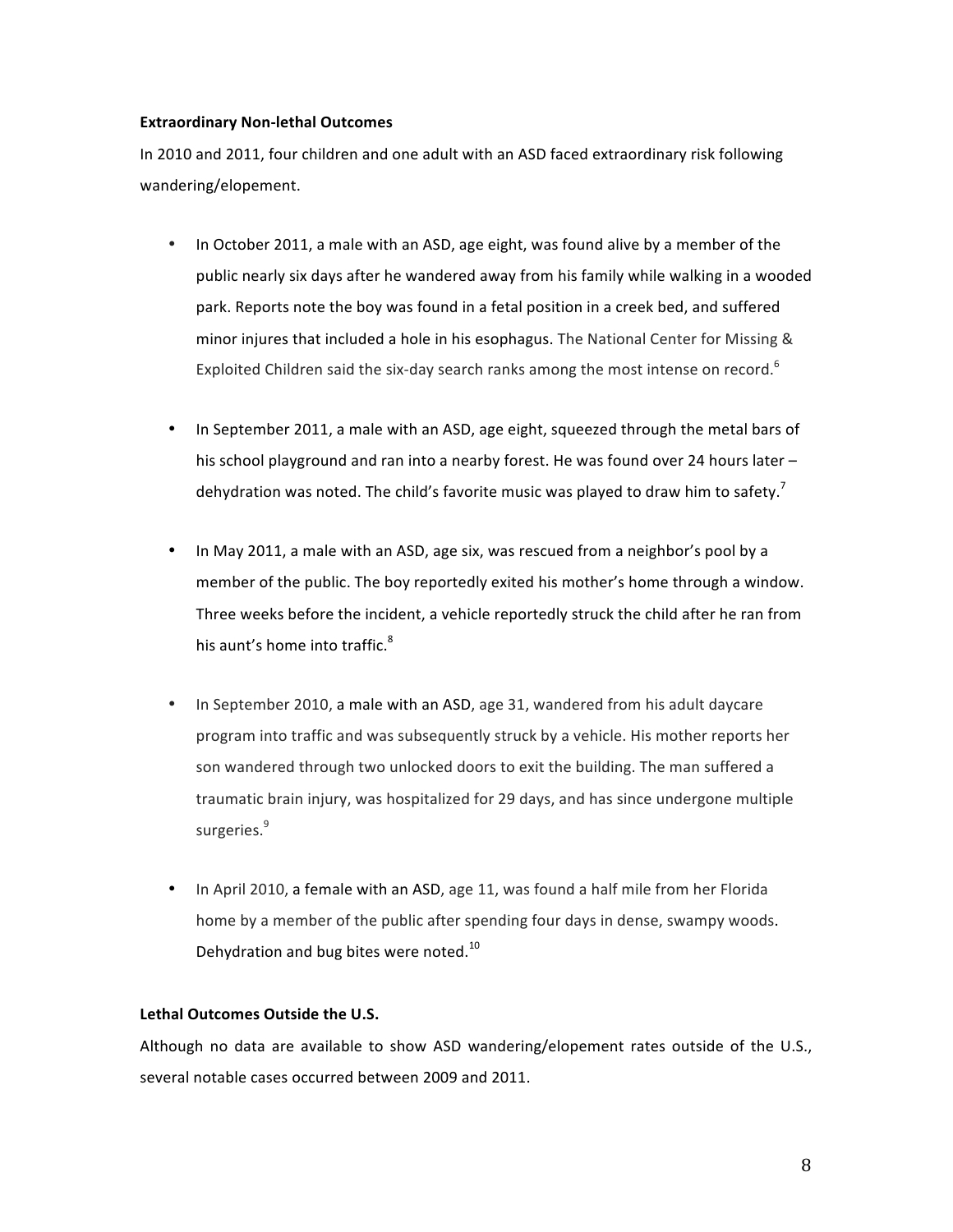- In April 2011, a male with an ASD, age three, wandered from a home he was visiting with his family in Laval, Quebec. Search efforts took place in frozen waters and ended after three days. His body was found in Laval River roughly five weeks later.<sup>11</sup>
- In March 2011, a train struck and killed a male with an ASD, age six, from Geelong, Australia, who had wandered from home. Australian media reported that witnesses saw the boy 90 minutes before being struck by the train, including one person who saw the boy almost hit by a car an hour beforehand. No calls to the police were made.<sup>12</sup>
- In December 2010, a male with an ASD, age 19, drowned in a pond in Singapore after running from his parent's home on the morning of New Year's Eve.<sup>13</sup>
- In December 2009, a male with an ASD, age seven, went missing from his home in Nova Scotia after following his dog into the woods. He was found huddled in the fetal position in an area of thick brush and snow. Unconscious and suffering from severe hypothermia, he died in the hospital.<sup>14</sup>

# **Caregiver!Challenges**

Also according to IAN, half of families with elopers reported they had never received advice or guidance about elopement from a professional. Only 19% had received such support from a psychologist or mental health professional, and only 14% had received guidance from their pediatrician or another physician. IAN's findings also showed that:

- Wandering/elopement was ranked among the most stressful ASD behaviors by 58% of parents of elopers
- 62% percent of families with children who elope were prevented from attending/enjoying activities outside the home due to fear of wandering
- 40% of parents had suffered sleep disruption due to fear of elopement

Parents of elopers who contacted NAA between 2009 and 2011 noted fire safety as being far less of a concern over wandering/elopement. Some cited hesitation to call local law enforcement for assistance during an elopement incident for fear of arrest. Some cited failure of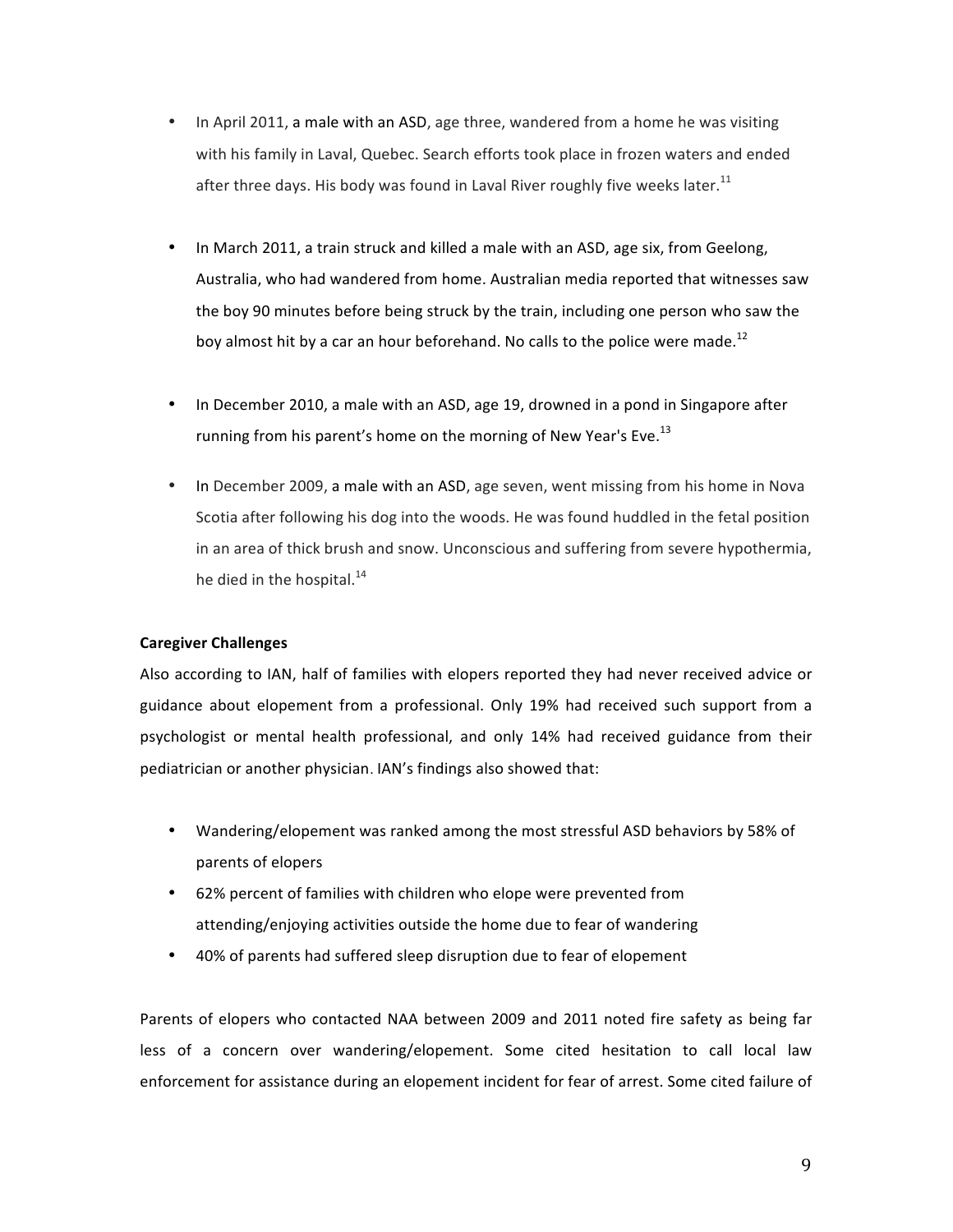school officials to call 911 after a student with ASD was known to be missing, opting instead to dedicate time towards finding the student on their own.

#### **New!Resources**

At an Interagency Autism Coordinating Committee (IACC) meeting in October 2010,<sup>16</sup> NAA requested assistance in obtaining data and resources to strengthen prevention and response efforts. Three specific requests included data collection on wandering/elopement in ASD, an ICD9 medical diagnostic code assignment for wandering/elopement, and the formation of a safety subcommittee under IACC. IACC, CDC and a number of autism nonprofit organizations were promptly responsive to these requests, and the resources were made available to the ASD community within one year's time. The new medical diagnostic code V40.31 (Wandering in Diseases Classified Elsewhere) went into effect in October 2011.<sup>17</sup>

In 2011, NAA compiled best-practice guidelines for wandering prevention and response, which include a caregiver checklist that focuses on a multi-layered approach to prevent, and respond to, wandering/elopement emergencies. Through a 2011 American Legion grant, NAA provided 2000 free-of-charge safety toolkits to caregivers that included educational materials, visual prompts, child ID materials, and door/window alarms. Also in 2011, autismsafety.org was launched through NAA to provide educational materials to caregivers.

The National Center for Missing and Exploited Children (NCMEC), and CDC both assisted in distributing educational materials about ASD wandering/elopement prevention by placing links on their websites. NCMEC has provided ID toolkits, educational materials and safety information to caregivers in the ASD community.

#### **Recommendations**

Further research is needed to help us gain better understanding of wandering/elopement triggers, patterns and water attraction in ASD, why risk may be higher in females, and to enhance prevention and response strategies.

Upon review, most federal and health agency web sites currently do not address ASD safety issues, including wandering/elopement. To reduce adverse outcomes:

10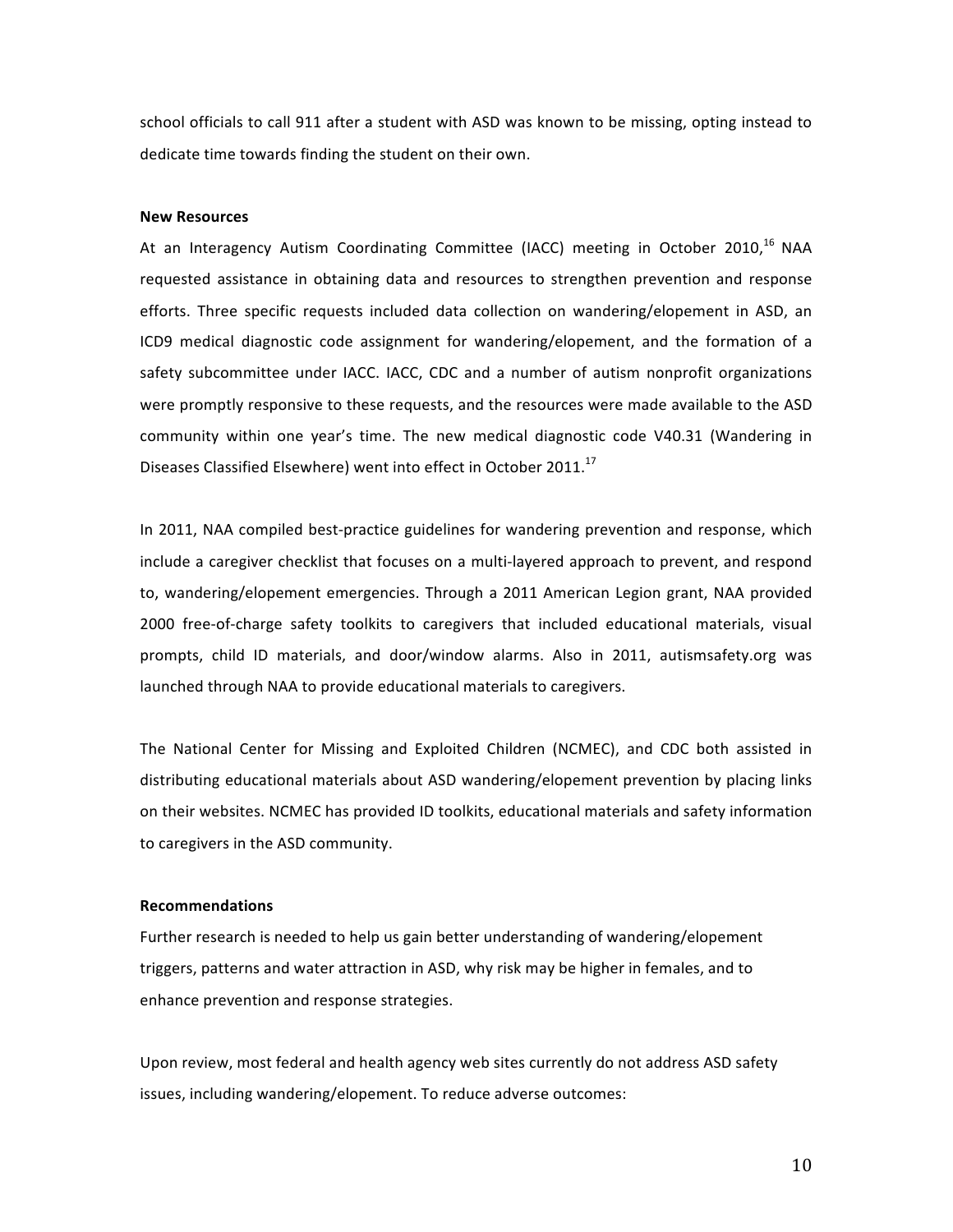- Federal and health agency channels should be utilized to raise awareness about safety issues surrounding those with an ASD, and educate caregivers about how to protect their child/adult with an ASD.
- Caregivers, especially those who own a pool or live near water, should be made aware of the potential dangers of elopement in ASD, and have access to prevention and response materials.
- Healthcare providers and developmental specialists should be educated on wandering/elopement tendencies in ASD as this could enhance caregiver outreach and improve outcomes.
- First responders should be made aware of autism spectrum disorders and the associated attraction to water, which could enhance first-responder search efforts and improve outcomes.
- School administrators, residential staff, and day program staff should be educated about wandering/elopement tendencies in ASD and its unique risks. Prevention and response protocols specific to ASD wandering/elopement are needed in non-home settings, and immediate parental notification is necessary. The Department of Education is encouraged to establish and provide policy guidance.
- Child Protective Services and Family Service agencies should be made aware of autism spectrum disorders and its associated behaviors, triggers, and attraction to water. These agencies are often called following a wandering/elopement incident, and opportunities should be taken to provide prevention materials and other supportive resources to families.'

Because drowning was responsible for the majority of wandering/elopement-related fatalities, water safety initiatives designed for the ASD community and other special-needs populations are critical, as well as federal programs designed to train first responders on how to respond to a missing child/adult with an ASD. Funding for law-enforcement tracking programs could help save lives while reducing search-and-rescue costs.